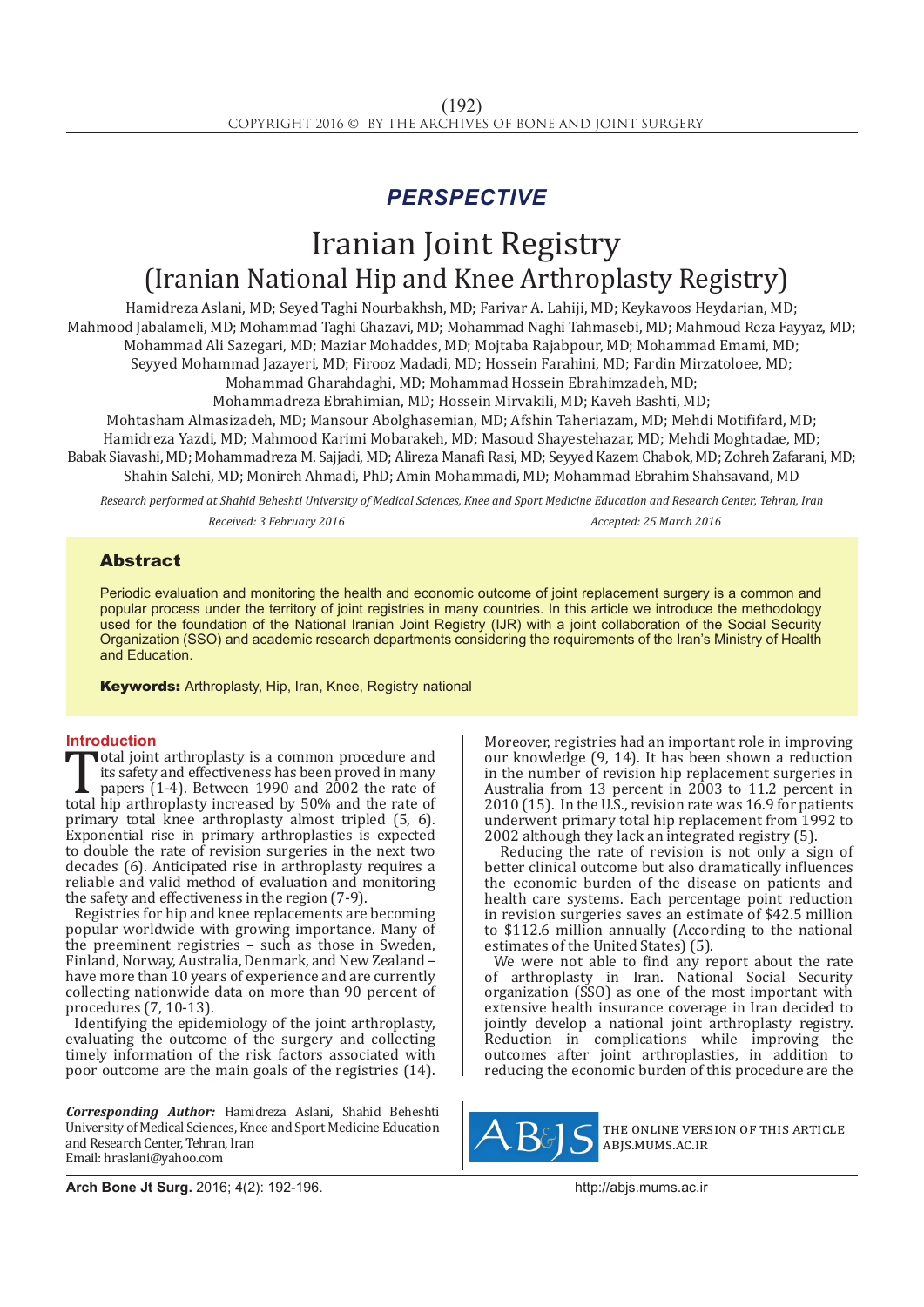main goals of this registry. In this study, we introduce our methodology in the development of the National Iranian Joint Registry (IJR) with a joint collaboration of the Social Security Organization (SSO), considering the requirements of this organization as well as the Iran's Ministry of Health and Education.

#### **Material and Methods**

Knee and Sports Medicine Research Center (KSMRC) began to develop a national joint arthroplasty registry in June 2014 according to the mission requested by the SSO. Moreover, this center is responsible for the establishment and implementation of this system in a population under the coverage of SSO insurance, which then will be extended to the whole nation.

We used four sources of information for the design and development of seven stages of the Iranian Joint Registry (IJR) [Figure 1].

1. Interview with the policy makers of the SSO, other insurance providers, and the ministry of health providers: We met with six member of the Supreme Council of the SSO. All conversations were recorded and documented.

2. Review of the reports from international registries: We included eight registries in our review including registries of Sweden, Finland, Norway, England, Italy, France, Germany, and Hungary.

3. Site visit: Visiting the Swedish Hip Arthroplasty Registry site

4. Experts meetings: Six experienced orthopedic surgeons, official members of the IOA (Iranian Orthopedic association), determined the scientific and indigenous issues in regards to the IJR over ten meetings with a focused group discussion method.

Data and information from these resources was used to



develop the IJR process through seven stages:

1. Developing the Minimal Data Set

2. Development of the process for data collection

3. Development of the process for collecting the registered data and timely feed back

4. Development of the leadership, management and funding procedure.

5. Legislation and Protocols

6. Development of strategies for evaluation and validation of the IJR

7. Development of strategies for expanding the registry to a national level

#### **Result**

#### *IJR was developed in seven stages*

1. Minimal Data set

providers, patients' insurance status, anesthesia, indications, preoperative deformities, core surgical date, thromboprophylaxis regimens, implant data, application of the bone graft, and intra operative events are the essential primary data, which are included in the IJR forms. We developed six forms, three for the knee and three for the hip joint [Figure 2]. There is one form for primary replacement surgeries (K1 and H1), there are two forms for the second stage or the revision surgeries (stage 1, 2), and one form for one stage revision surgeries.

1. Data collection Procedure

Data entry is electronic. Patients' information will be entered according to the hospital information system (HIS) by the operation room assistant (step 2). Other details of surgery and treatment will be entered by the surgeon provider [Figure 3]. The software is designed to transfer the data to the operation note at the completion of data entry.

1. Collecting the registered data and timely feed back Online data entry in the IJR helps receive a timely feedback. Knee and Sports Medicine Research Center



**Figure 1. Iranian Joint Registry (IJR). Figure 2. Data entry fom classification in IJR.**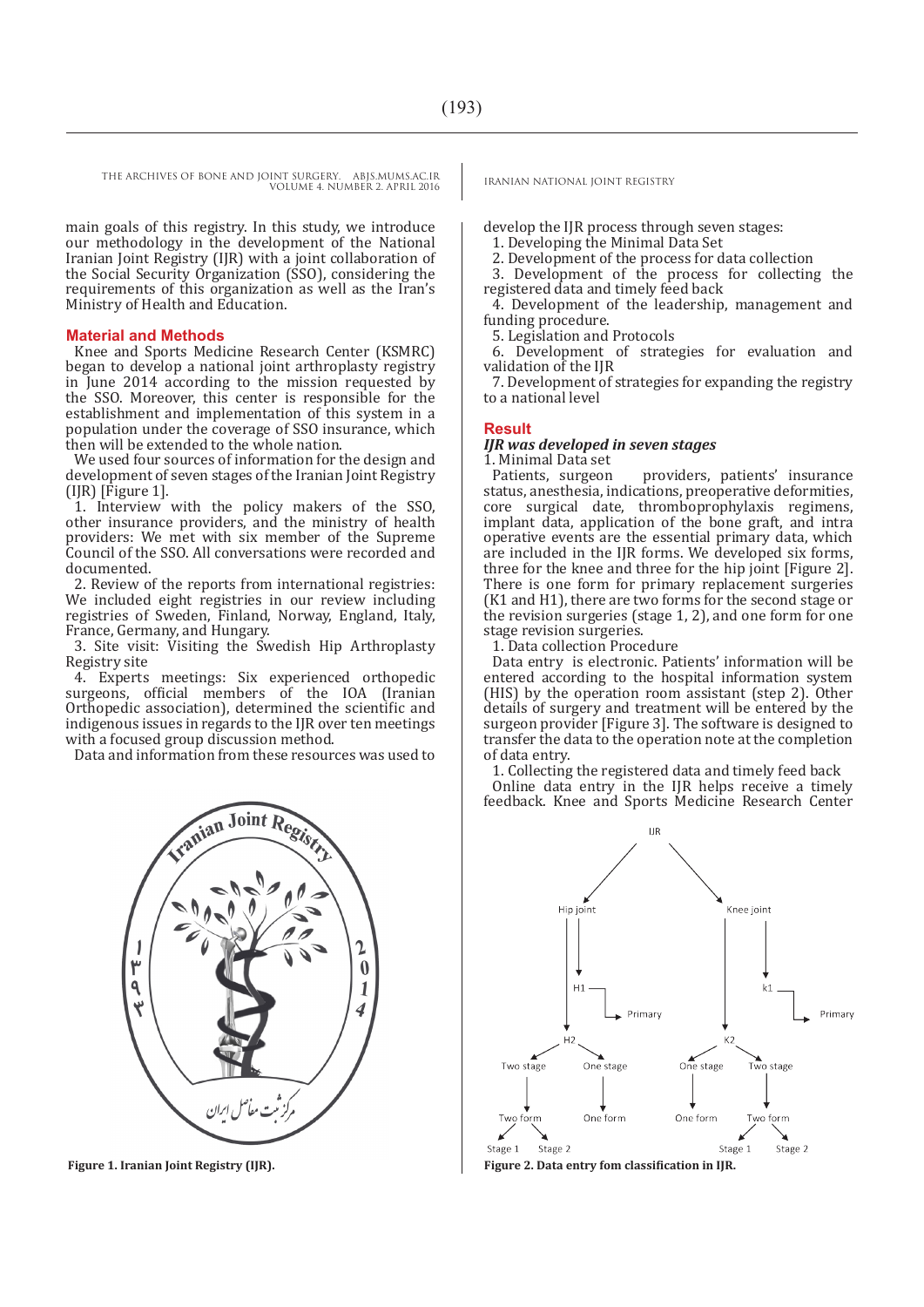(KSMRC) is responsible for the annual analysis and report of the data. Reporting the survival rate of the implants and factors associated with early revision are the primary aims of the IJR.

2. Leadership, Management and Funding procedure SSO is providing the major funding support to the IJR while KSMRC is responsible for implementation and maintenance of the IJR and collaboration with the other hospital.

3. Legislation and Protocols

Currently completing the IJR forms are arbitrary for surgeons. However, there is a planned legislation, which will obligate surgeons to register the procedure in order to be reimbursed.

4. Evaluation and validation strategy

SSO insurance evaluates and monitors the monetary costs to reimburse the hospitals and providers. IJR forms will be under the evaluation list of the SSO as part of the paperwork required for being reimbursed. KSMRC will analyze the registered data every 3 month. Surgeons will be asked to complete the data entry if discrepancies or missed data are found.

5. Strategies for expanding the registry to a national level In the first step, Milad Hospital in Tehran - affiliated with the SSO - will launch the IJR as an obligatory assignment for the providers. In parallel, several university hospitals will start registration under voluntary circumstances. In the next step, completing the forms for patients who

are under the coverage of the SSO insurance will become mandatory. In other steps, we will collaborate with other university based hospitals and health insurance organizations to expand the coverage of the IJR.

#### **Discussion**

Arthroplasty registries are employed in several countries where the growing prevalence of replacement surgeries highlights the importance of registries. Development of the Iranian joint registry helps reduce the morbidity as well as reducing the cost of the procedure for patients. In this article we introduced the design of the arthroplasty registry following seven stages. We hope to reach to a valid and reliable national registry in a timely manner.

The IJRs minimal data set is created according to recommendations from the International Society of Arthroplasty Registries ( ISAR) (16). Data submission and data collection differs between registries (7). In Finland, Italy and Norway the data is submitted using paper forms. Australian and Canadian registries use both paper and electronic forms (7,15). The IJR will be based on a single digital platform. The software will transfer the entered data to the operation note automatically. Adding this step will make the data entry less cumbersome for the providers.

Governmental organizations are commonly found to be the initiator of the registries in other countries. However,



**Figure 3. Data entry processes in IJR.**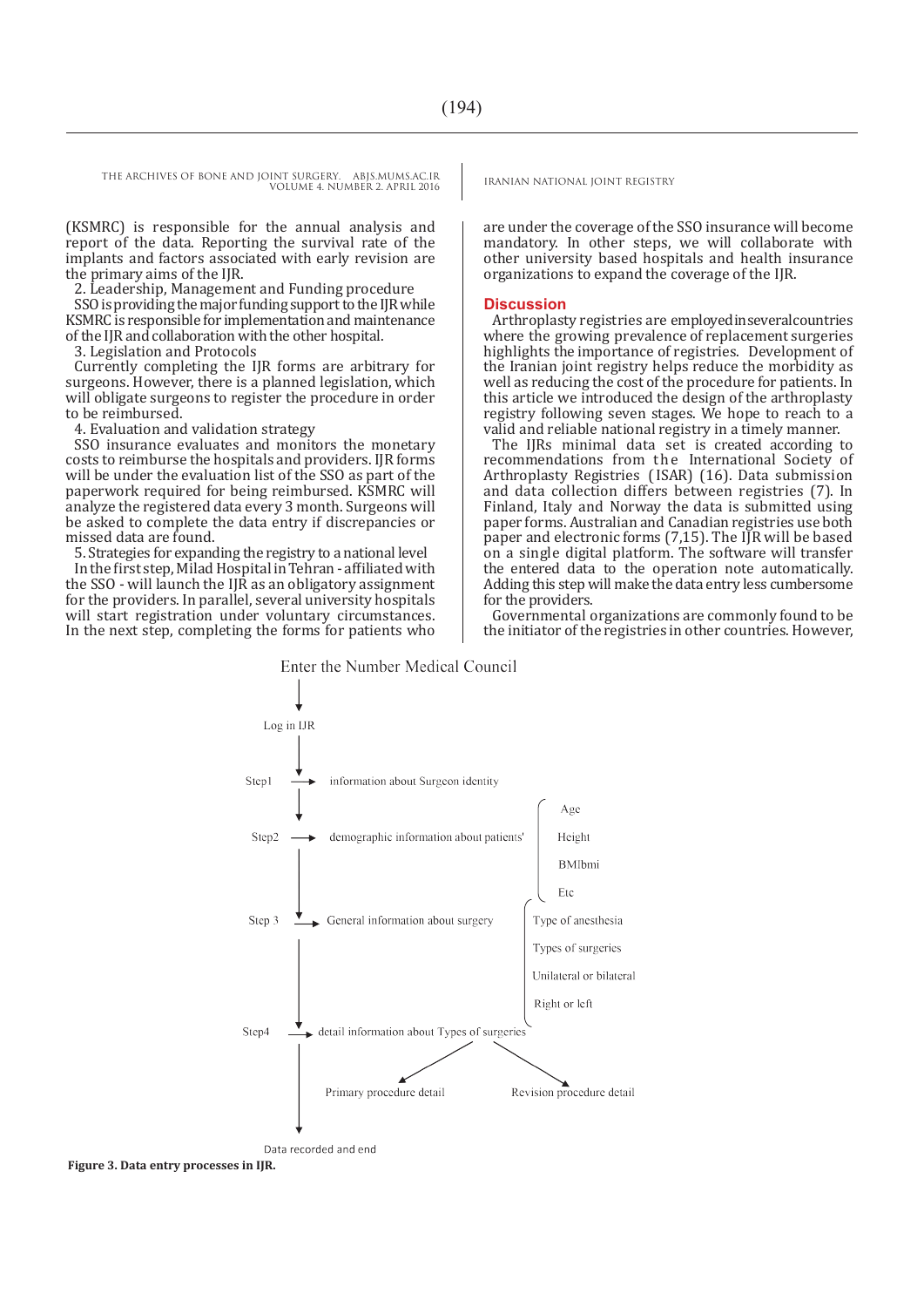to our best knowledge it is the first time that nongovernmental insurance organization has been involved in initiating a national joint replacement registry.

Iranian joint registry is designed, which will be developed to form the major source of outcome assessment after orthopedic surgeries. Joint collaboration of the national organizations is an essential requirement for the advancement of this mission.

#### **Acknowledgment**

Iran national social security organization and different Iranian universities supported this research. We thank our colleagues from Iranian Orthopedic Association, who provided insight and expertise that greatly assisted the research, although they may not agree with all of the interpretations/conclusions of this paper. We would like to thank all Iranian universities orthopedic department for their help and support. We do appreciate for help of Management Committee Members and orthopedic department of Shahid Beheshti university of medical science for their encouragement and their support. We do appreciate Swedish hip registry especially Professor Göran Garellick, Register Director Maziar Mohaddes, University of Gothenburg Department of Orthopaedics. Consultant in Orthopaedics at Sahlgrenska University Hospital & Kajsa Erikson Register Coordinator for their hospitality and friendly communication, support, and help.

Also we regarded special thanks to Milad Hospital Board of Directors, Orthopedic Department and technical supports of Computer and IT group.

Hamidreza Aslani MD Shahid Beheshti University of Medical Sciences, Knee and Sport Medicine Education and Research Center, Tehran, Iran

Seyed taghi Nourbakhsh MD Mahmoud Reza Fayyaz MD Mohammad Ali Sazegari MD Department of Orthopedic Surgery, Milad Hospital, Knee and Sport Medicine Education and Research Center, Tehran, Iran

Farivar A. Lahiji MD Mohammad Emami MD Seyyed Mohammad Jazayeri MD Firooz Madadi MD Mohammadreza M. Sajjadi MD Alireza Manafi Rasi MD Department of Orthopedic Surgery, Shahid Beheshti University of Medical Sciences, Tehran, Iran

Keykavoos Heydarian MD Mahmood Jabalameli MD Mohammad Taghi Ghazavi MD Hossein Farahini MD Mansour Abolghasemian MD Hamidreza Yazdi MD Mehdi Moghtadae MD Department of Orthopedic Surgery, Iran University of Medical Sciences, Tehran, Iran

Mohammad Naghi Tahmasebi MD Kaveh Bashti MD Babak Siavashi MD Department of Orthopedic Surgery, Tehran University Medical Sciences, Tehran, Iran

Maziar Mohaddes MD, PhD Orthopaedics, Institute of Clinical Sciences, Sahlgrenska Academy, University of Gothenburg, Sahlgrenska University Hospital

Mojtaba Rajabpour MD Clinical Research Center Milad Hospital, Knee and Sport Medicine Education and Research Center, Tehran, Iran

Fardin Mirzatoloee MD Department of Orthopedic Surgery, Urmia University of Medical Sciences, Urmia, Iran

Mohammad Gharahdaghi MD Mohammad Hossein Ebrahimzadeh MD Orhtopedic Research Center, Mashhad University of Medical Sciences, Mashhad, Iran

Mohammadreza Ebrahimian MD Hossein Mirvakili MD Mohtasham Almasizadeh MD Department of Orthopedic Surgery, Milad Hospital, Tehran, Iran

Afshin Taheriazam MD Department of Orthopedic Surgery, Tehran Medical Sciences Branch, Islamic Azad University, Tehran, Iran

Mehdi Motififard MD Department of Orthopedic Surgery, Isfahan University of Medical Sciences, Isfahan, Iran

Mahmood Karimi Mobarakeh MD Department of Orthopedic Surgery, Kerman University of Medical Sciences, Kerman, Iran

Masoud Shayestehazar MD Orthopedic Research Center, Mazandaran University of Medical Sciences, Sari, Iran

Seyyed Kazem Chabok MD Consultant Orthopedic Surgeon, Ordibehesht Hospital, Shiraz, Iran

Shahin Salehi MD Department of Sports Medicine, Shahid Beheshti University of Medical Sciences,Tehran, Iran

Zohreh Zafarani MD Monireh Ahmadi PhD Amin Mohamadi MD, MPH Mohammad Ebrahim Shahsavand MD knee and Sport Medicine Research and Education Center Milad Hospital, Tehran, Iran